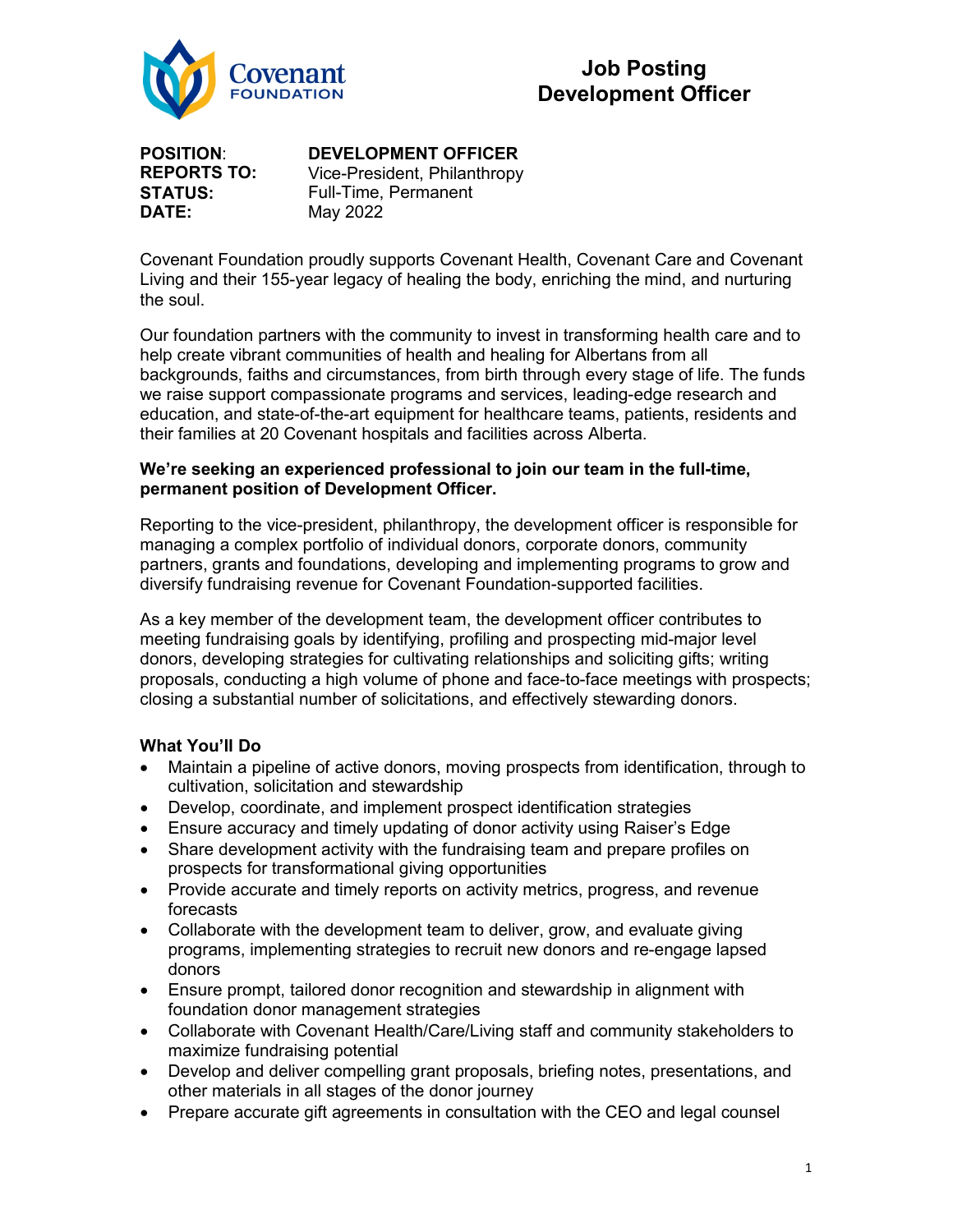

# **Job Posting Development Officer**

- Promote a positive, collaborative atmosphere within the foundation and Covenant Health/Care/Living, working cooperatively with all team members to achieve personal, departmental and foundation goals
- Represent Covenant Foundation by actively participating in, promoting and being an ambassador of foundation fundraising activities, events, public appearances, and presentations
- Maintain up-to-date knowledge of giving vehicles and the tax aspects of these vehicles, as well as general knowledge of trends and legislation affecting philanthropy
- Monitor emerging trends and issues in fundraising, event planning, health care and the markets we serve
- Seek opportunities to enhance skills through personal and professional development opportunities

# **What You Offer**

- A demonstrated knowledge of fundraising strategies and relationship management
- Ability to articulate and translate the importance of the Covenant Foundation/Covenant family mission, vision and values into fundraising success
- Understanding of, and dedication to, fundraising measurement, metrics and evaluation
- Demonstrated experience closing complex commitments, including gift and naming agreements
- Excellent oral and written communication with demonstrated presentation skills
- Strong database management and computer skills, including Raiser's Edge or other CRM systems, Access, and Microsoft Office
- Natural ability to build rapport and credibility with program officers, donors, corporate leaders, sponsors, volunteers and committee members
- Demonstrated relationship-centric approach, creativity and attention to detail
- Proven ability to work individually and as part of a team
- Exceptional relationship builder with excellent interpersonal skills; is open, approachable, inclusive and tactful
- Ability to work flexible hours, as evening and weekend work may be required
- Ability to travel within the Edmonton area and throughout the province. A valid driver's license and access to a reliable vehicle is required
- Must be able to pass a criminal record check
- Must be fully vaccinated for COVID-19

## **Your Qualifications**

- University Degree, diploma or equivalent work experience within the fundraising profession or related corporate/sales activity
- Five to seven years of professional experience in the non-profit development field, with a history of success meeting and exceeding fundraising goals
- Proven success in creating and delivering mid-level giving programs with measurable results
- CFRE designation and direct experience in healthcare fundraising are considered assets